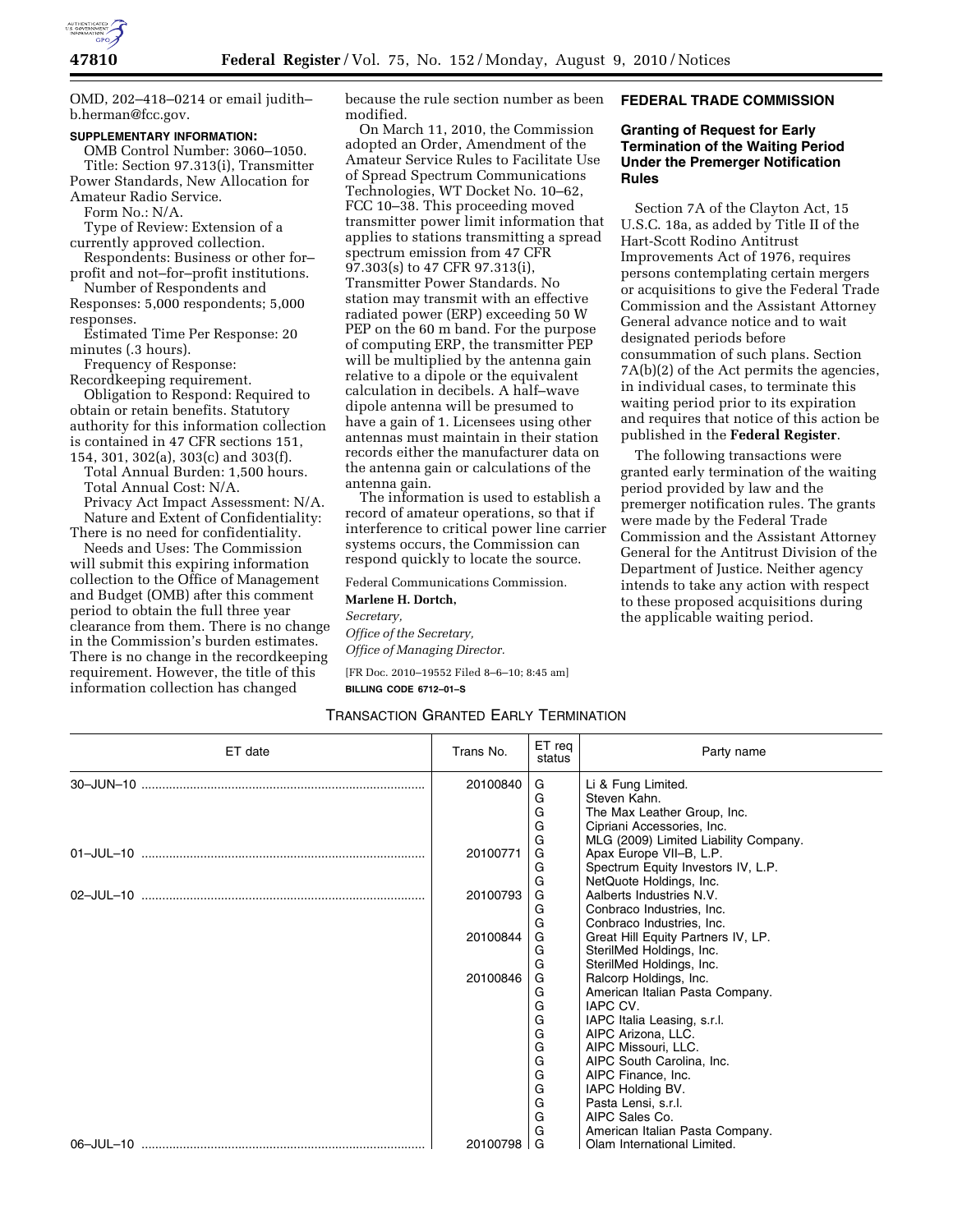| ╸ | r |  |
|---|---|--|
|   |   |  |

# TRANSACTION GRANTED EARLY TERMINATION—Continued

| ET date   | Trans No.            | ET req<br>status | Party name                                                                                                                  |
|-----------|----------------------|------------------|-----------------------------------------------------------------------------------------------------------------------------|
|           | 20100848             | G<br>G<br>G<br>G | ConAgra Foods, Inc.<br>ConAgra Foods Food Ingredients Company, Inc.<br>Amphenol Corporation.<br>Jonathan L. Borisch.        |
|           | 20100849             | G<br>G<br>G      | Borisch Manufacturing, Inc.<br>Water Street Healthcare Partners II, L.P.<br>MBF Healthcare Partners, L.P.                   |
|           | 20100850             | G<br>G<br>G      | Medical Specialties Distributors, LLC.<br>International Business Machines Corporation.<br>Coremetrics, Inc.                 |
|           | 20100855             | G<br>G<br>G      | Coremetrics, Inc.<br>Irving Place Capital Partners III, L.P.<br>Geoffrey Titherington.                                      |
|           | 20100666             | G<br>G<br>G<br>G | Mold-Rite Plastics, LLC.<br>Visa Inc.<br>CyberSource Corporation.<br>CyberSource Corporation.                               |
|           | 20100807             | G<br>G<br>G      | Caterpillar Inc.<br>ElectroMotive Diesel, Inc.<br>ElectroMotive Diesel. Inc.                                                |
|           | 20100827             | G<br>G<br>G      | Providence Equity Partners VI, L.P.<br>Marsh & McLennan Companies, Inc.<br>Kroll Inc.                                       |
|           | 20100864             | G<br>G<br>G<br>G | SCF-V, L.P.<br>SCF-VI, L.P.<br>Subsea International Services, Inc.<br>Triton Group Holdings LLC.                            |
|           | 20100866             | G<br>G<br>G<br>G | Allied Production Services, Inc.<br>SCF-VI, L.P.<br>SCF-V, L.P.<br>Forum Oilfield Technologies, Inc.                        |
|           | 20100826             | G<br>G<br>G      | Cardinal Health, Inc.<br>Raj Mantena.<br>Healthcare Solutions Holdings, LLC.                                                |
|           | 20100871             | G<br>G<br>G      | International Business Machines Corporation.<br>BigFix, Inc.<br>BigFix, Inc.                                                |
|           | 20100875             | G<br>G<br>G      | Cablevision Systems Corporation.<br>Bresnan Broadband Holdings, LLC.<br>Bresnan Broadband Holdings, LLC.                    |
|           | 20100857             | G<br>G<br>G      | Johnson & Johnson.<br>Diamyd Medical AB.<br>Diamyd Medical AB.                                                              |
| 15-JUL-10 | 20100873<br>20100691 | G<br>G<br>G<br>G | Eli Lilly and Company.<br>Alnara Pharmaceuticals, Inc.<br>Alnara Pharmaceuticals, Inc.<br>CenturyLink, Inc.                 |
|           | 20100843             | G<br>G<br>G      | <b>Qwest Communications International Inc.</b><br><b>Owest Communications International Inc.</b><br>Schottenstein RVI, LLC. |
|           | 20100858             | G<br>G<br>G<br>G | Retail Ventures, Inc.<br>Retail Ventures, Inc.<br>Lindsay Goldberg III L.P.<br>Carl C. Icahn.                               |
|           | 20100885             | G<br>G<br>G<br>G | PSC Holdings, LLC.<br>AEA Investors 2006 Fund L.P.<br>SFMM Holdings, Inc.<br>Shoes For Crews Canada Ltd.                    |
|           | 20100890             | G<br>G<br>G<br>G | SFC Holdings, LLC.<br>Shoes For Crews, Inc.<br>Cliffs Natural Resources Inc.<br>INR Energy, LLC.                            |
|           | 20100883             | G<br>G<br>G      | INR-1 Holdings, LLC.<br>The Boeing Company.<br>Argon ST, Inc.                                                               |
|           | 20100888             | G<br>G<br>G      | Argon ST, Inc.<br>Genstar Capital Partners V, L.P.<br>Evolution Benefits, Inc.                                              |
|           | 20100872             | G<br>G<br>G      | Evolution Benefits, Inc.<br><b>EMC Corporation.</b><br>Greenplum, Inc.                                                      |